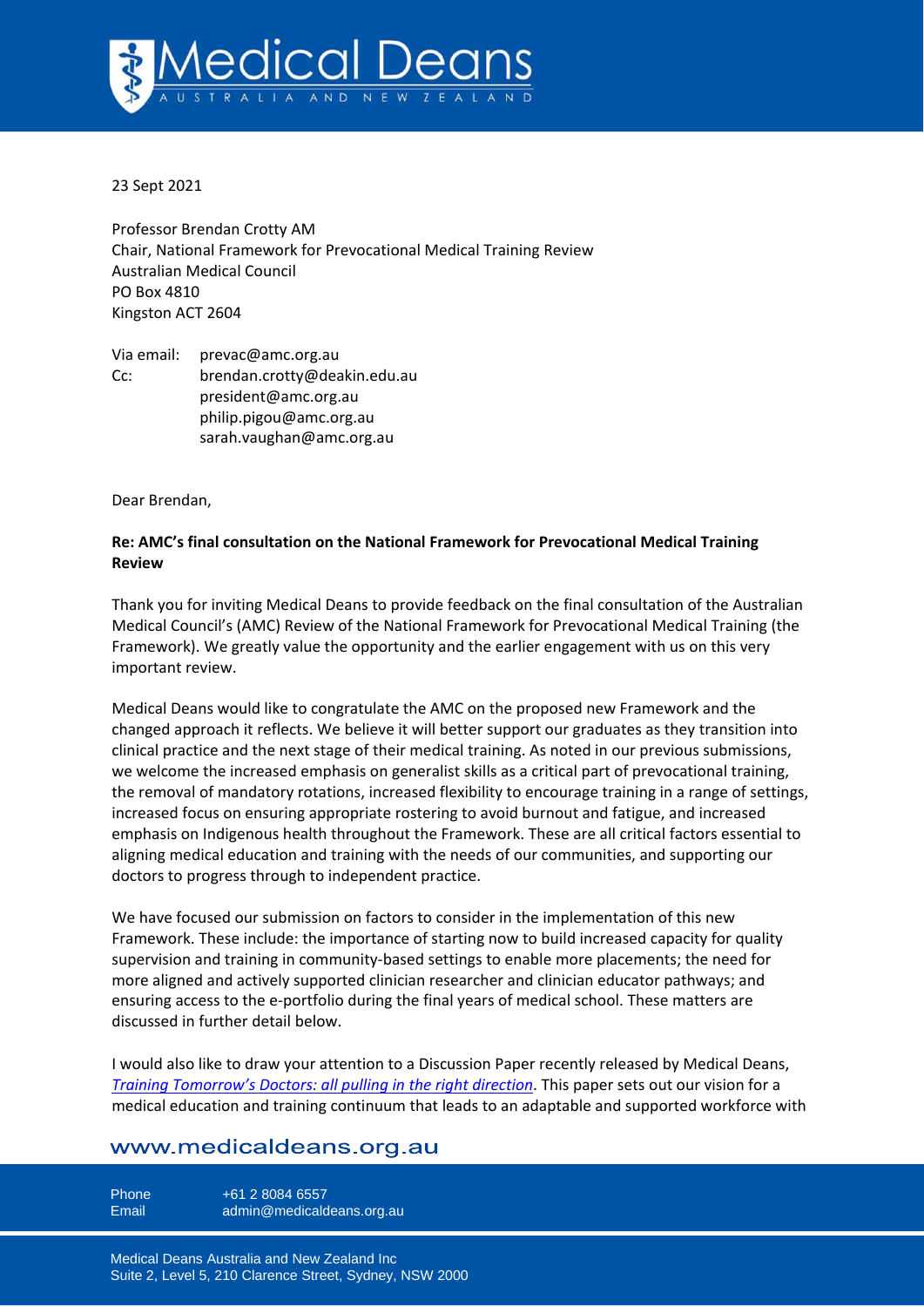

the required capabilities, and in the right numbers, right places, and right specialties to serve the needs of the people of Australia and New Zealand. The paper highlights five key areas to help drive towards this, including:

- Generalist skills at the forefront of being a doctor preparing our future doctors for medical careers that are based in healthcare teams and working across traditional care boundaries, with the skills and experience to adapt to ongoing disruption and innovation, and in models of care that support all health practitioners to work at the top of their scope of practice;
- **Connected and aligned training pathways that effectively support key transition stages** identifying and facilitating opportunities to train in areas of workforce shortage;
- **Learning in and for our communities** with sufficient opportunities to apply and further develop skills and interest in the community-based settings where healthcare is most commonly provided and most sorely needed;
- **Doctors working in the right places and the right disciplines** within an education and training system that actively supports paths to careers in the regions and specialties where they're most needed, and facilitated by effective workforce planning and policy making;
- **A healthy workplace culture and environment** vital to underpin all this, with embedded systems that safeguard patient care and the health of students and doctors.

Our response to your consultation covers many areas that are explored further in this Discussion Paper and we hope it may be useful for the AMC as you prepare to implement this new Framework. We would welcome the opportunity to discuss this Paper with you, given the important role of prevocational training in the career and skills development of our future doctors, and will be in touch to see if this is of interest to you.

### **Building capacity for community-based placements**

As noted above, Medical Deans strongly supports the Framework's increased flexibility to allow prevocational trainees to undertake rotations in community-based settings, and the intent to make this a mandatory requirement for all trainees in the future. Significant systems-level change and investment is required to establish the infrastructure necessary to ensure quality learning experiences. To achieve this, we need to start building the capacity now, so that these rotations can be implemented at scale in the future.

As recommended in our Discussion Paper, Medical Deans is calling on the Australian Government to reform the funding model for primary care and other community-based providers, to ensure there can be sufficient dedicated time, resources and infrastructure. We suggest the AMC explore how they can contribute to and support effective policies and initiatives to help ensure the ambition articulated in the Framework can be realised.

While general practice is likely to be the area where many of these experiences occur, it is important for there to also be opportunities for students and graduates to learn in and experience a range of community-based care, including for example residential aged-care, mental health services, and the disability sector.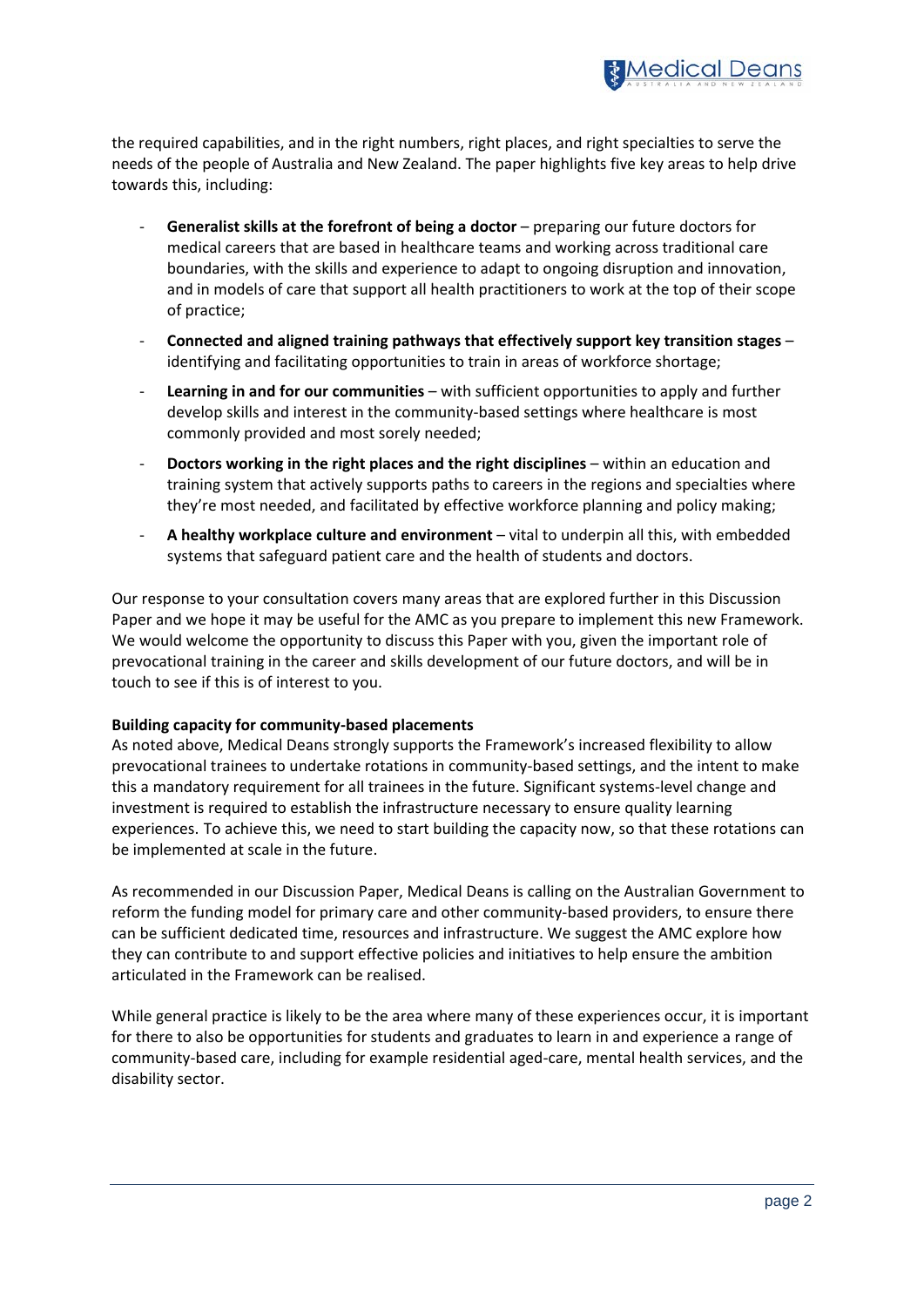

It is also vital for Aboriginal and Torres Strait Islander community-controlled health organisations and Māori health services to be supported to increase their capacity, resourcing and infrastructure to enable medical and health professional education to be a core part of their practice model where they so desire.

The increased focus on competencies related to Indigenous health within this Framework is strongly supported and welcomed by Medical Deans, but will likely require an increase in experience and exposure to the Aboriginal community-controlled sector. Experience working in Indigenous health services is a key avenue for training technically competent and culturally safe practitioners, however, there are significant calls on the community-controlled sector and, whilst very supportive, they too often have very limited capacity and infrastructure to support such a model. This needs to be a reciprocal discussion and partnership arrangement, so that medical education and training contributes to the sector and to Indigenous peoples' health and access to healthcare as well as benefiting from the sector.

We strongly suggest this is considered during the planned implementation phase of the Framework, consulting directly with the sector, to make sure trainees are supported to train in and for Indigenous communities and have access to important and enriching experiences that benefit their learning and the health of the communities they serve.

### **Supporting an aligned Clinician Researcher and Clinician Educator pathway**

As noted in our submission to your consultation in April 2021, providing opportunities for trainees to undertake research and/or teaching is critically important to sustaining a clinician researcher and medical educator workforce. Creating a more aligned and connected pathway for Clinician Researchers has been recognised as a priority action in the draft National Medical Workforce Strategy<sup>[1](#page-2-0)</sup>. Indeed, medical schools and specialty colleges are mobilising to advocate for greater support for research opportunities and a clear and connected pathway for those interested and motivated to pursue a career in research alongside clinical practice.

While the Framework includes elective terms in roles not involving direct clinical care, such as research, we feel this element needs to be more strongly articulated and emphasised. The Framework is a critical lever in ensuring the provision and accessibility of opportunities that contribute to developing a clinician researcher and medical educator workforce. We suggest the AMC include strong emphasis in the Notes to the Standards that recognises the importance of trainees being able to explore their interests in research and education during the prevocational training stage, encouraging providers to actively develop and promote such opportunities. These experiences need to count as part of their training, recognising research and education skills are core to medical expertise regardless of whether they are a major focus for their career. Without this explicit recognition and encouragement in the Framework, the burden is left to prevocational trainees to organise these experiences, with the associated perceived risk that doing so may come at the expense of other clinical experiences.

#### **E-portfolio access during medical school**

Medical Deans notes that access to the e-Portfolio in medical schools remains "desirable" in the e-Portfolio specifications in Attachment D. We reiterate our comments from previous submissions that

<span id="page-2-0"></span>*<sup>1</sup> Australian Department of Health and Ageing, Draft National Medical Workforce Strategy [Unpublished]*